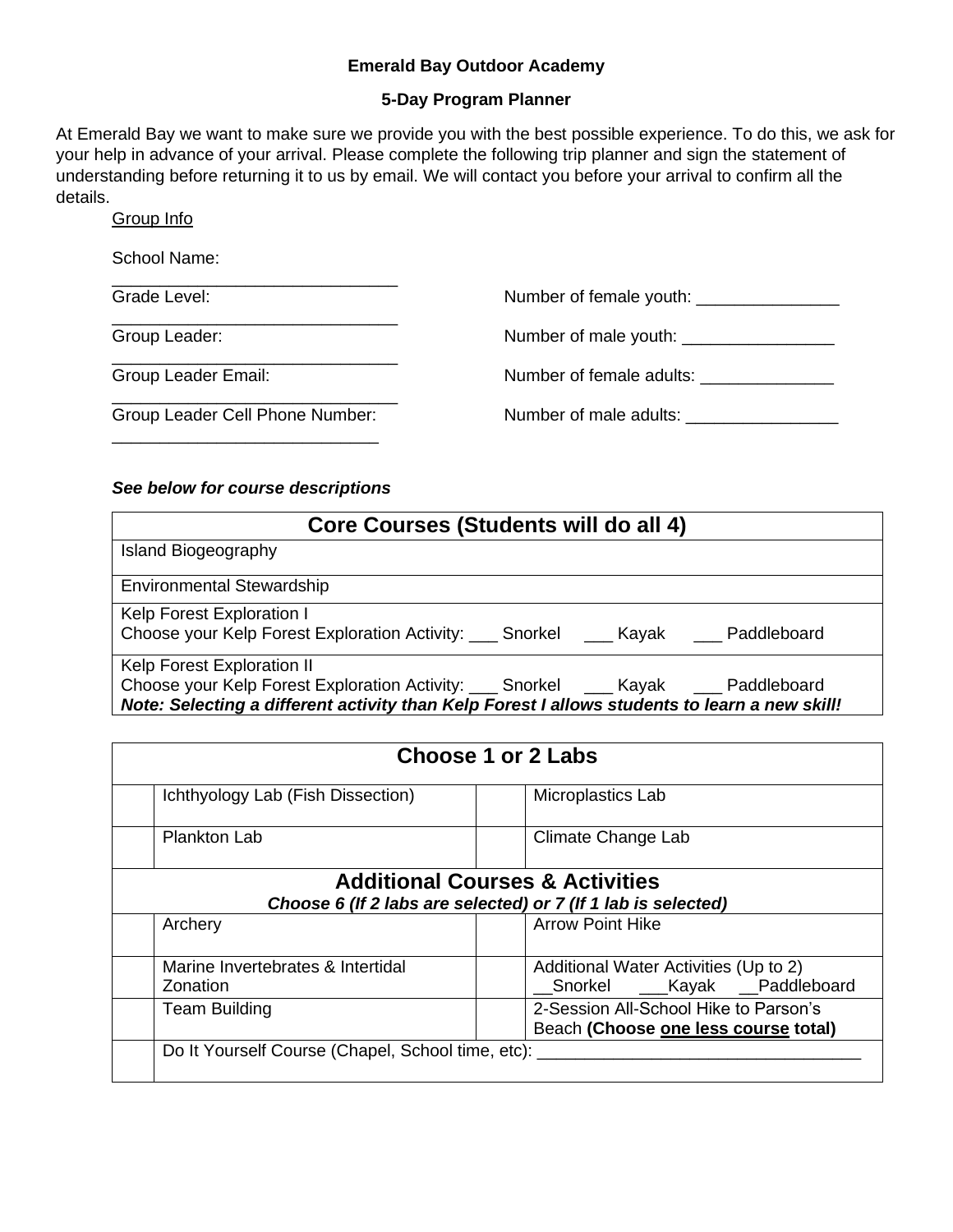| <b>Choose 4 Night Courses &amp; Activities</b> |                      |                             |
|------------------------------------------------|----------------------|-----------------------------|
|                                                | Movie Night          | Campfire and S'mores        |
|                                                | Astronomy            | <b>Nocturnal Wonderland</b> |
|                                                | Dance Party          | Night Kayak                 |
|                                                | <b>Night Snorkel</b> |                             |

\_\_\_\_\_\_\_\_\_\_\_\_\_\_\_\_\_\_\_\_\_\_\_\_\_\_\_\_\_\_\_\_\_\_\_\_\_\_\_\_\_\_\_\_\_\_\_\_\_\_\_\_\_\_\_\_\_\_\_\_\_\_\_\_\_\_\_\_\_\_\_\_\_\_\_\_ \_\_\_\_\_\_\_\_\_\_\_\_\_\_\_\_\_\_\_\_\_\_\_\_\_\_\_\_\_\_\_\_\_\_\_\_\_\_\_\_\_\_\_\_\_\_\_\_\_\_\_\_\_\_\_\_\_\_\_\_\_\_\_\_\_\_\_\_\_\_\_\_\_\_\_\_

Other comments or things we should know about your group?

Please note the following responsibilities for the Trip Coordinator:

• Follow all Chaperone Expectations listed on the Adult Waiver Form, as well as the additional items below.

• Assign students into Cabin Groups of 8 (male/female separate) and Animal Groups of two combined cabins. Assign each Animal Group a Catalina Native Animal from the list provided [here.](https://docs.google.com/document/d/1Rk0GMyn701jH5r0XhFkdTEL0fSbMotJOtnINHY9Qpcg/edit?usp=sharing)

• Document which students passed the Float Test and ensure only those who passed the float test participate in wet courses.

• Emerald Bay will respect and adopt the school's policy regarding use of electronic devices. However, Emerald Bay does not assume responsibility for lost, damaged, or stolen property.

• Alcoholic beverages and/or their consumption are not permitted at any time while staying at Camp Emerald Bay.

• Smoking is only permitted in designated areas and only by adult chaperones.

• Taking photographs should not interfere with courses. During courses, candid photos are permitted however courses should not be interrupted for posed photographs. Posed photos can be arranged outside of course time and the staff will be happy to help facilitate.

• Communicate any needs or potential issues to the Program Director. These may include but are not limited to: youth health or behavioral issues, youth conflicts, schedule or program issues, and staff concerns.

• Fill out the [Special Request form](https://docs.google.com/forms/d/e/1FAIpQLScks839uHVTX4GEreq5ZuhY_I5_h--kZmOgtDHEZ-bdfocI6Q/viewform?usp=sf_link) for dietary or medical needs.

• Assist Naturalists with making sure students are following COVID mitigation policies.

\_\_\_\_\_\_\_\_\_\_\_\_\_\_\_\_\_\_\_\_\_\_\_\_\_\_\_\_\_\_\_\_\_\_\_\_\_\_\_\_\_\_\_\_\_\_\_\_\_\_\_\_\_\_\_\_\_\_\_\_\_\_\_\_\_\_\_\_\_\_\_\_\_\_\_\_

Signature Date **Date**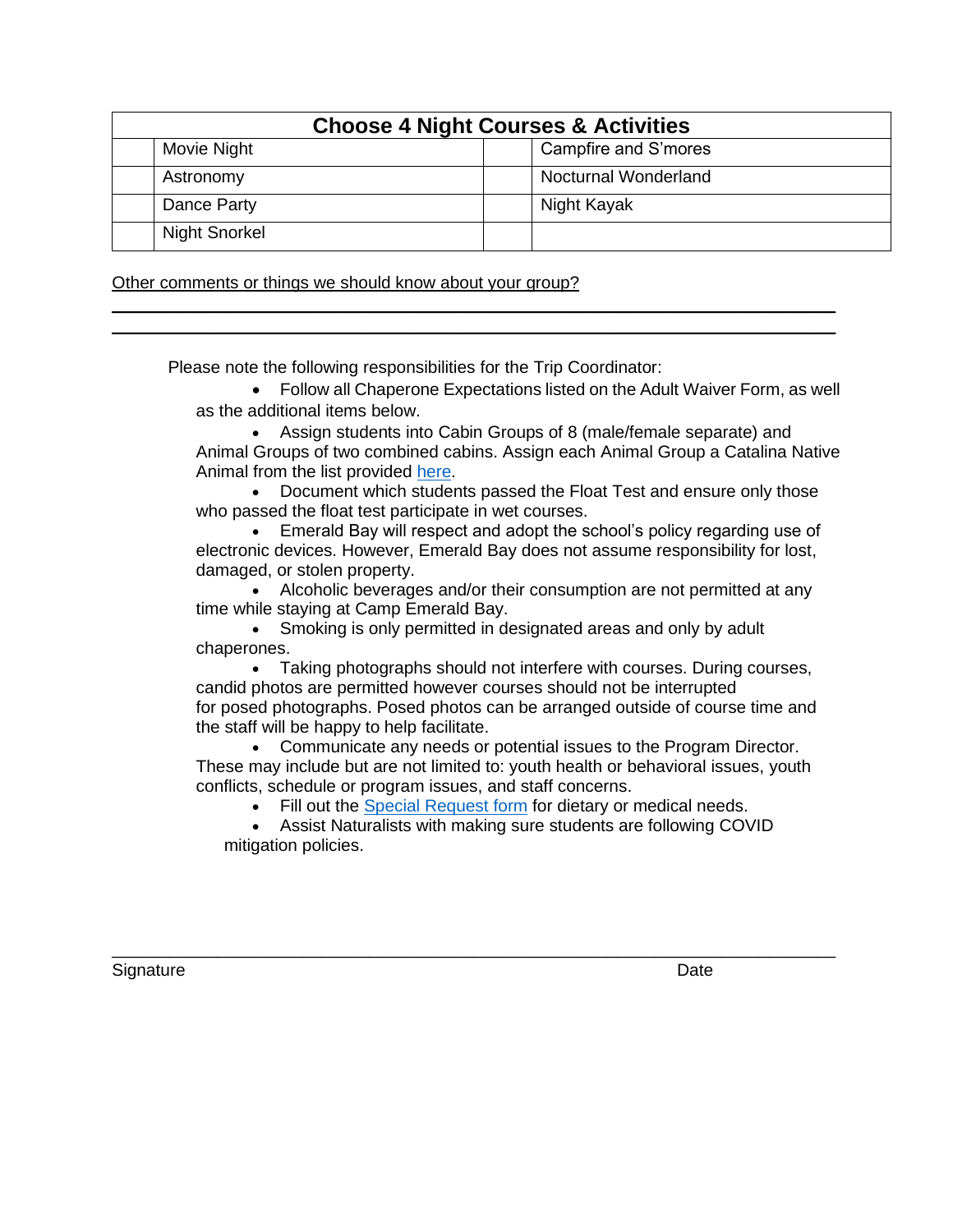## *EBOA FALL 2022 COURSE OFFERINGS*

# Core Courses

#### **Island Biogeography**

With over 60 species of plants and animals that can only be found on the island, Catalina provides the perfect backdrop to explore the unique and isolated ecosystems of islands. Students will examine how and why species ended up on the island, how they have adapted to living in their new homes, and how disturbance from humans or foreign pests can pose a significant threat.

#### **Environmental Stewardship**

Even though we may not see it, our daily lives are increasingly taking their toll on the natural world. Students will participate in a conservation project to benefit Catalina Island, learn about the benefits of composting food waste, and brainstorm proactive ways they can reduce their impact and be environmental stewards at home and in their communities.

#### **Kelp Forest Exploration**

One of the world's most productive and diverse habitats, Giant Kelp beds are home to diverse and thriving communities of fish, invertebrates and algae. Students will visit the Pennington Marine Science Center to become familiar with local kelp forest species in the aquariums and touch tanks, learn about unique structures of kelp and the conditions in which it thrives, and will explore the kelp forests of Emerald Bay on a kayak, paddleboard, or snorkel trip.

#### **Kelp Forest Exploration II (4 & 5-Day Programs Only)**

Kelp Forest Exploration II offers continued learning about kelp forests through the lens of systems and energy flow. Students will be guided in their exploration as they identify the components of a kelp forest ecosystem and create explanations for how energy and matter pass through the system.

# Daytime Courses and Activities

#### **Ichthyology Lab**

Globally, fish provide food for more than 1.5 billion people each year, but most people have never seen a fish in the wild. In the class, students will identify features and adaptations during a sketching and dissection session.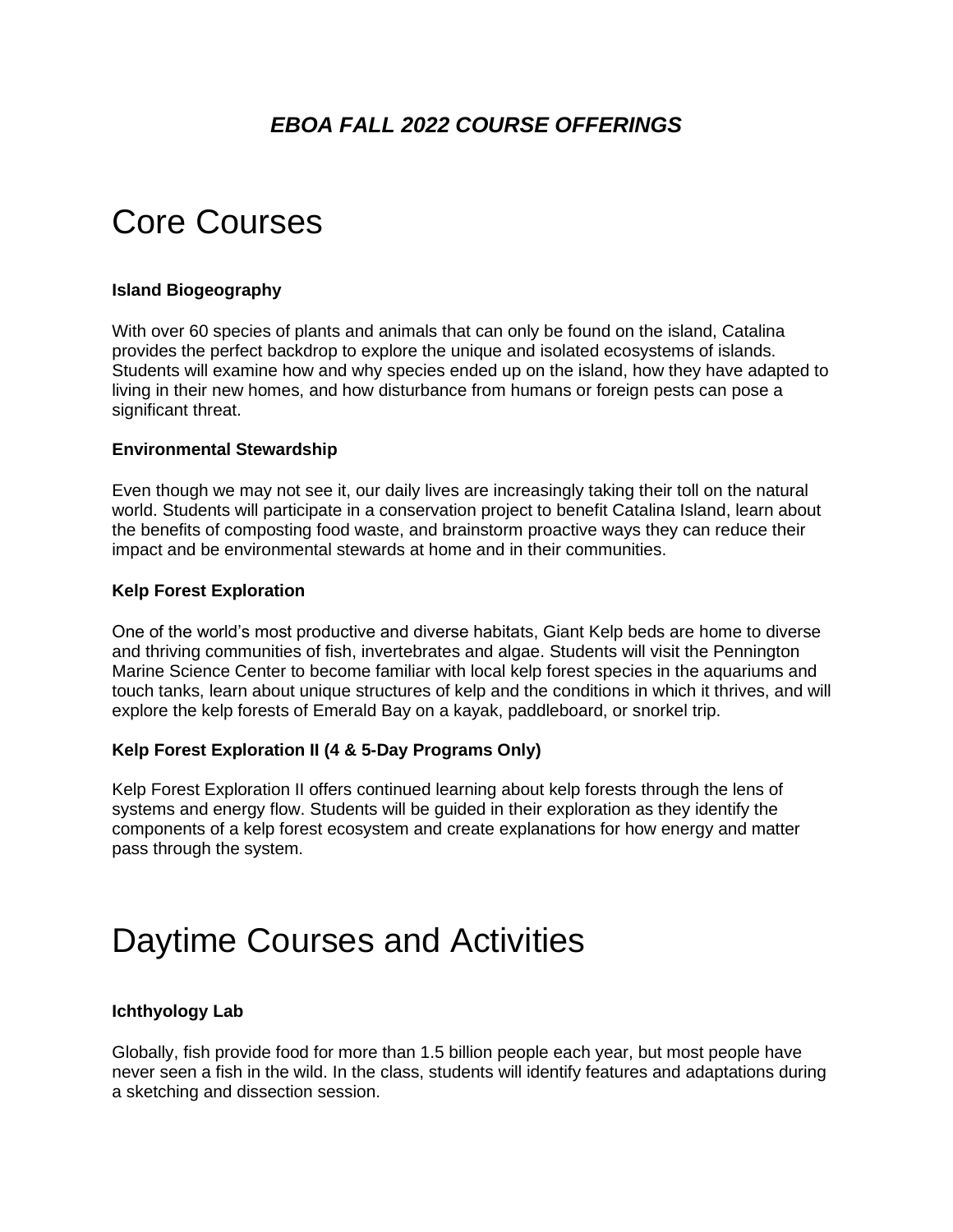#### **Plankton Lab**

They may be microscopic, but phytoplankton are responsible for producing up to 50% of Earth's oxygen. Students will learn how scientists collect plankton from the ocean, will examine and identify plankton under a microscope, and will design their own plankton in a neutral buoyancy competition.

#### **Microplastics Lab**

Working its way up the food chain at alarming rates, microplastics are filling the guts of fish, birds, marine mammals, and even humans. Students learn about the different types of plastic, will collect their own samples of sand from the beach to look for microplastics and explore their samples under a microscope, and brainstorm what they can do to reduce plastic waste and make a positive difference for our oceans.

#### **Climate Change Lab**

Is the world really getting warmer or is the Earth just going through a natural cycle? Students will learn about heat capacity and complete a lab on greenhouse gases to determine their effect, if any, on climate.

#### **Archery**

Archery is about focus and concentration. At the archery range students will exercise their growth mindset while practicing and improving skills under the supervision of the range commander.

#### **Arrow Point Hike**

Enjoy incredible views of the land and sea on a 1.5 mile hike to Arrow Point. The Arrow Point hike offers students a manageable challenge while practicing growth mindset. Student curiosity is sparked as we observe wildflowers, birds, animals, and more!

#### **Team Building**

In their Animal Groups, students will be challenged to communicate and collaborate with each other in increasingly difficult activities.

#### **Ocean Invertebrates & Intertidal Zonation**

When land meets sea, the changing tide creates dynamic intertidal zones, one of the harshest environments. Taught on the beach in Doctor's Cove and at the Pennington Marine Science Center, students observe first-hand how ocean invertebrates have adapted to survive life on the edge.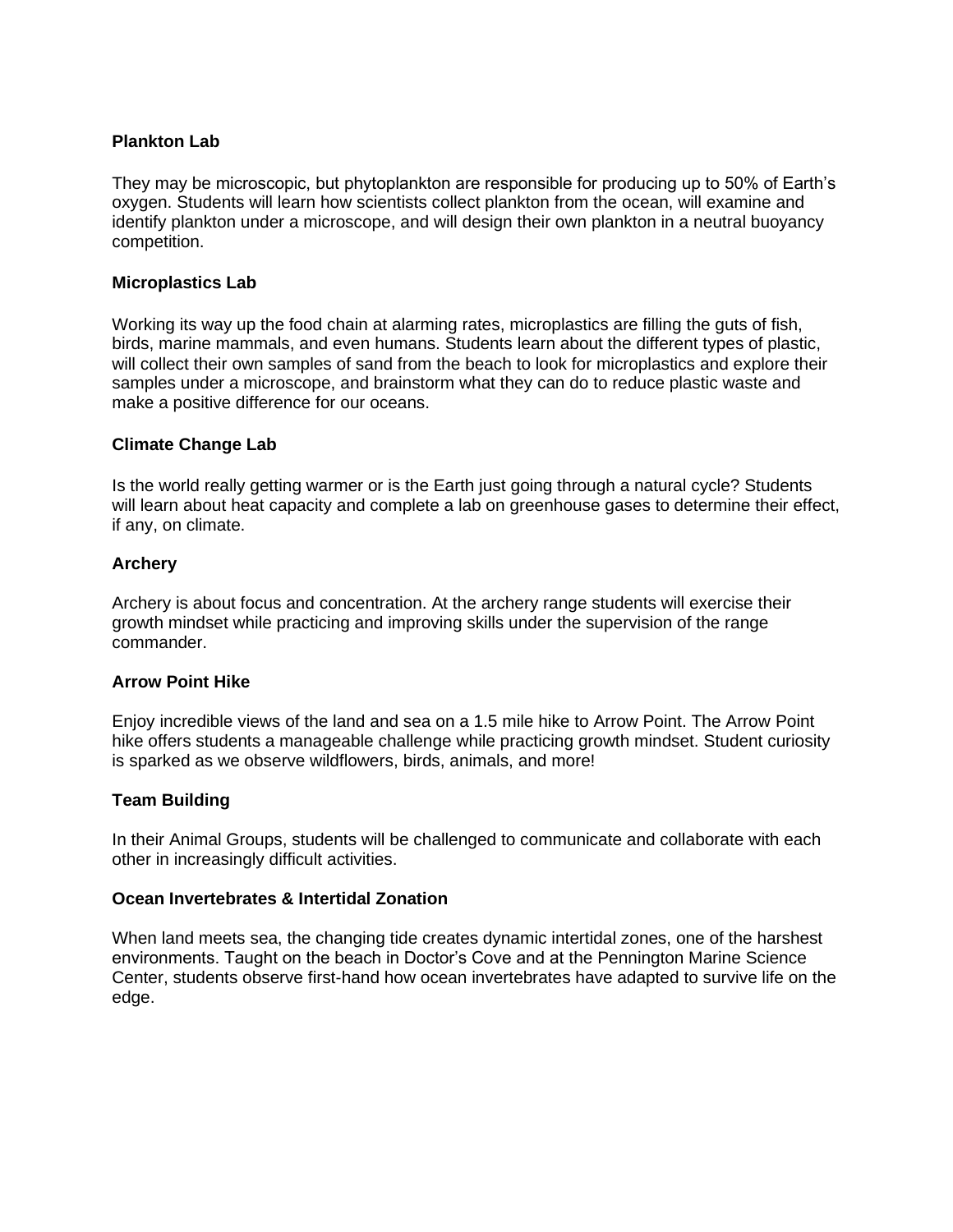### **Additional Water Activity (4- & 5-Day Programs Only)**

Students will apply a growth mindset as they learn a new skill of snorkeling, paddleboarding, or kayaking in and around Emerald Bay while observing local wildlife above and below the surface of our crystal-clear water.

#### **2-Session All-School Hike to Parson's Beach (4- & 5-Day Programs Only)**

Longer programs offer the option to explore more of Catalina! Naturalists will lead students in a 2 ¼ mile round trip hike to Parson's Beach to learn more about the native ecosystems of Catalina Island and enjoy a beach snack and build kelp forest ecosystem models using found materials.

# Night Courses & Activities

#### **Astronomy**

Since the dawn of man, humans have been captivated by the vast unknown that fills the night sky. Students will model the phases of the moon, learn how to use a planisphere to identify constellations, and take a short hike to observe the night sky.

#### **Nocturnal Wonderland**

Catalina Island leads a double life. Students will investigate why some animals wait for sundown to emerge and will go on the hunt to locate some of our nocturnal neighbors around camp while participating in activities that help them learn about nocturnal adaptations.

#### **Campfire & S'mores**

Our staff will build your campfire and provide the ingredients for S'mores. From there, your campfire is your time to enjoy with your school however you would like - performing skits, singing songs, sharing stories, or reflecting on your time at Emerald Bay.

#### **Dance Party**

For those schools with students that like to let loose, we will set up a dance party in the dining hall with student-appropriate music.

#### **Movie Night**

After a long day of exploring Catalina Island, allow your students to kick back and enjoy a movie. We will provide a family friendly DVD or feel free to bring your own.

#### **Night Snorkel (5-Day Programs Only)**

For groups that have completed Snorkeling I, make a return trip to Doctor's Cove but this time at night! In addition to the standard snorkel gear, students will also don a glow stick and a dive light for this unforgettable experience. For those students who may not be comfortable with a